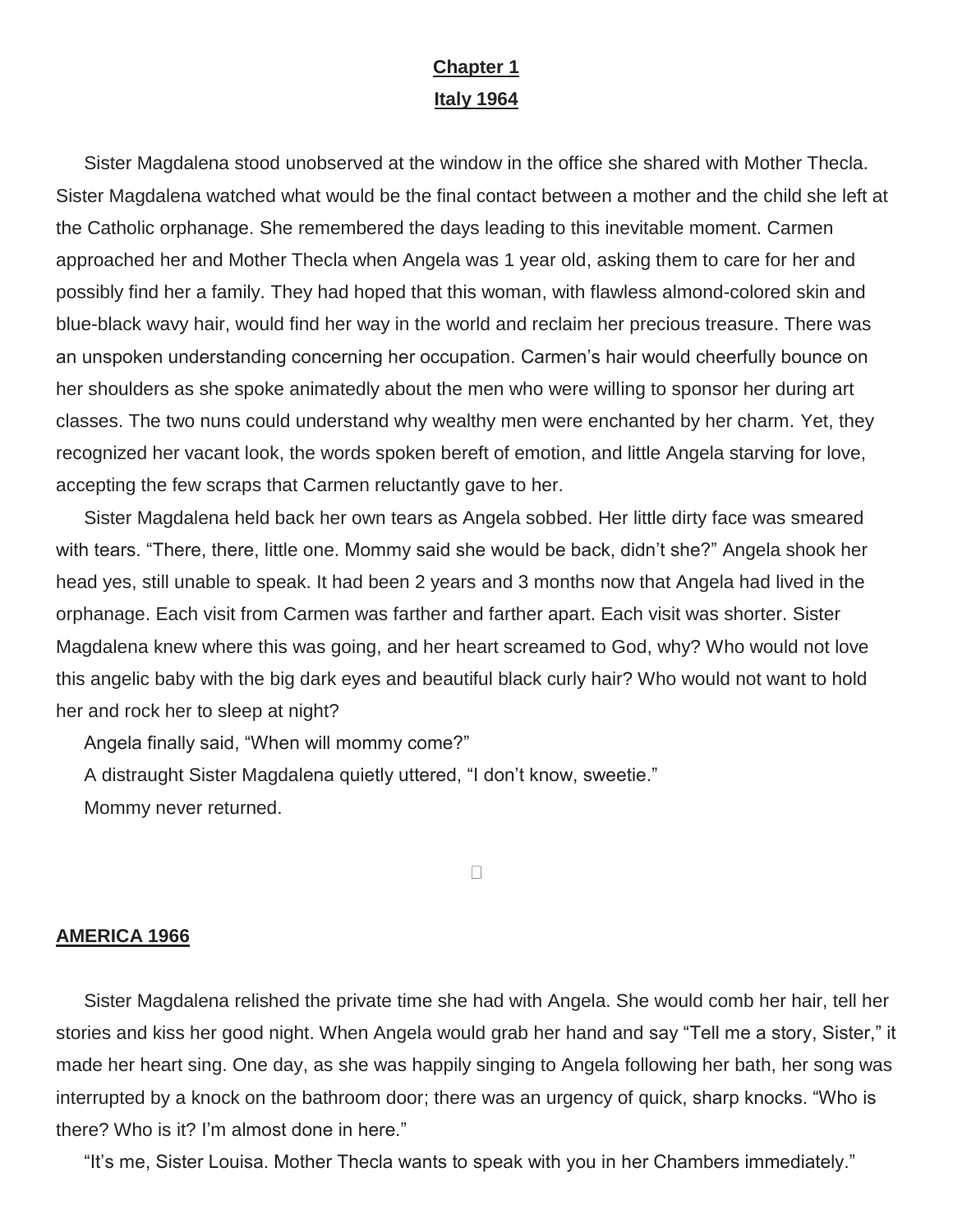"I'll be there in a moment. I'm just finishing braiding Angela's hair. She just finished her bath." "Well, hurry. She's pacing."

Sister Magdalena had a sense of dread when she had awakened this morning, and it had remained with her all day. She had just dismissed it as an overactive imagination, until the knock on the door. Mother Superior only paced when she was about to make an announcement that was unsettling. But, Sister Magdalena would not allow herself to be distracted from Angela's favorite song. She resumed singing.

"Angela, you must go to your room now, and say your prayers. It's time for bed. I have to go see Mother Superior."

Before she realized what was happening, Angela put her tiny arms around her neck and kissed her on the cheek, saying, "I love you, Sister." As she happily scampered out of the bathroom, the automatic reply followed her, "I love you, too, my Little Angel." The words came out so quickly, that she didn't realize what she had said. Mother Thecla had cautioned her about becoming too partial to this baby. She had said, "Do not show favoritism. The other children will feel it. It is not fair." While she knew it was true, Sister Magdalena could not resist loving her Little Angel. The longings of her own heart were fulfilled with the love Angela returned unabashedly. The elation of the moment ended, as her knock on Mother Superior's door was met with an, "Enter, Sister Magdalena."

While she was unprepared for the finality of the conversation and the new direction of her life, she obediently seated herself in the lonely chair facing Mother Superior at her massive desk. Mother Thecla immediately began her discourse, not missing a beat. Her lack of hesitation was reflective of her very determined nature. She would have her way, regardless. "Sister Magdalena," she began, "we have been instructed by the Archbishop to send some of the older children to America so that they will have a greater opportunity to be adopted. You are well aware that our Community is not capable of funding the care of these children. We are a poor agency, and the older children would actually benefit from this change. There are twelve of them who will be flown to America by the end of the week. Angela is one of them."

Sister Magdalena crossed her forearms on Mother Superior's desk, rested her head on them and wept uncontrollably. The ordinarily composed and curt Mother Thecla found herself momentarily rattled. A softer tone was conveyed to Sister Magdalena. "Sister, it was not my decision to send Angela to America. The Archbishop chose the children 4 years old and up. Angela fell into that category. His feeling was that, in this impoverished area, the older children would be the hardest to provide adoptive families. You recognize that is true, do you not?"

Through a tearful voice, Sister Magdalena conceded, "I suppose."

Regaining her composure, Mother Thecla continued, "I did warn you, you were becoming too attached to her. Ideally they are all with us temporarily; we can't change that. It is our purpose to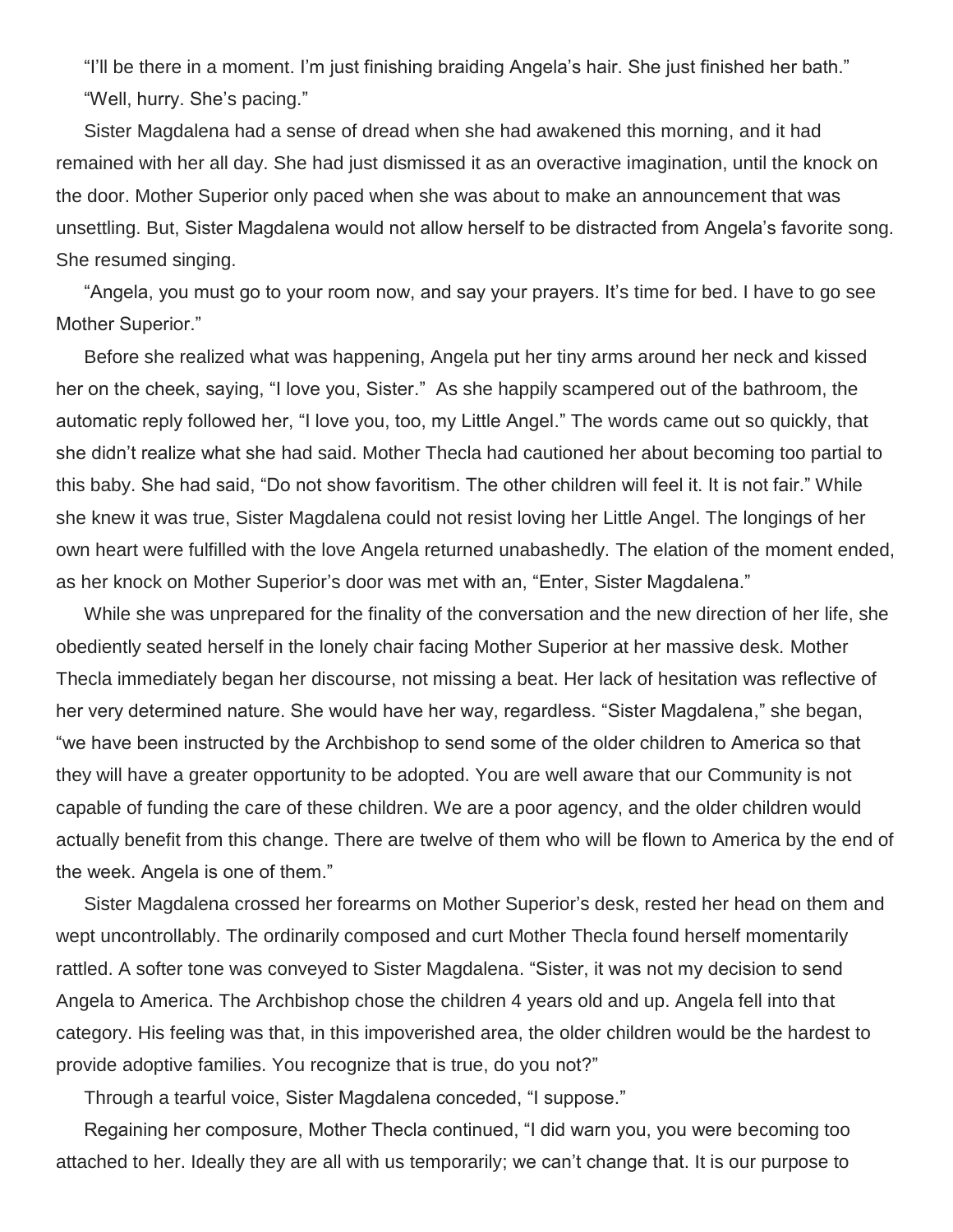locate loving families for them. You are aware of our purpose."

"Yes, but she's so special. She never has lost the desire to love or be loved."

"Sister Magdalena, she has a chance in America to be adopted into a loving family that is capable of providing her with a wonderful life. Here, she will be destined for poverty like the rest of us. Consider this as a blessing, and prepare her for the journey. This will be hard for her, too. You are aware that she now regards you as her mother."

"As you wish, Mother Thecla." Sister Magdalena stood, never looking Mother Thecla in the eyes and departed the room.

Mother Thecla resignedly gazed out the window at the sky and said, "Father in Heaven, why was Carmen gifted with this blessed child, while loving women are barren? Please take care of her and Bless Sister Magdalena with Peace. Amen."

Sister Magdalena hand washed the few garments Carmen had given Angela. She chose not to disclose to Angela that she would be leaving until Friday morning of the trip. She wanted to provide Angela with the loving memories she deserved until her journey began. Angela was barely 4 years old now, and it simply didn't make sense to prematurely break the news. As she carefully brushed Angela's hair for the last time, Sister Magdalena turned her around and said, "Angela, you're going on a long journey today. You're going to fly on a big airplane that will go to a place called America. You'll be living in a state there called California."

"Are you coming with me?"

"No, I must stay here and take care of the other girls and boys."

"But I don't want to go, unless you come with me," Angela said as the tears began to flow.

"This is going to be a great adventure. The people in California will find you a new mommy and daddy. You'll live in a house with your own room."

"But I want you to be my mommy," Angela sobbed.

"Please don't cry my Little Angel. You can come back to see me when you are a big girl and tell me about your new friends, your new mommy and daddy and your own room."

"I don't want my own room, I want you…"

"Listen, we are going downstairs because you'll be picked up very soon. I don't want Mother Thecla to think I've been pinching you. Come on, put a big brave smile on your face and we'll walk down together. Mother Thecla won't let me stay with you if you're crying. I'm giving you my suitcase and these pretty bows I made for you. When you look inside this suitcase and see the bows, the pictures we drew together, you'll remember all the fun we had together. Here's a rosary; I have one just like it, and I'll always be praying for you. Just remember that!"

The lady from the Agency was waiting when they arrived downstairs. "Hello, Angela, my name is Katie. I'll be your companion all the way to California." She bent down to speak to her, and Angela ran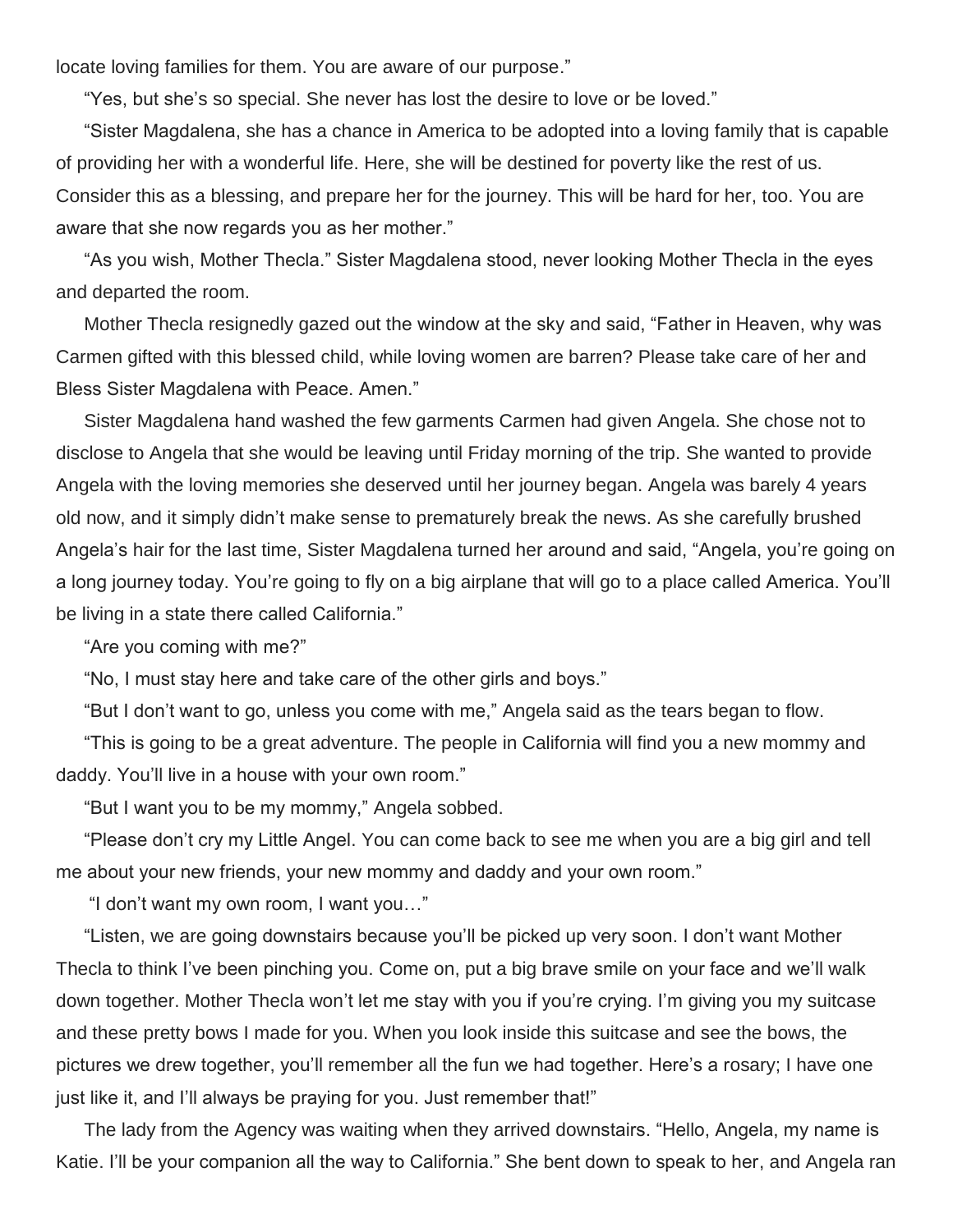back to Sister Magdalena, grabbing her legs, "Please don't make me go! Please, YOU be my mommy!"

Sister Magdalena mustered up all her strength to steady her voice, to simply say, "I love you, my Little Angel, but now you must go." As she unloosed herself, she ran upstairs to Angela's room to watch her go and hide her tears from the other children. The pit of her stomach screamed to her; don't allow this baby to go! Run after her and raise her as your own! But, she couldn't break her vow. It was the first time in her life when she realized there was no right answer, and whatever she did would cause regret and pain. The hope for Angela's golden opportunity would be her only solace for years to come, because she could not imagine that anyone would love her as much as she loved her. It was the second time in her life, when the loss was greater than the gain.

## **California**

Neither in the darkness of the night, nor in the light of day, was there anyone to wipe away Angela's tears. She was not old enough to understand why she was being transferred from one location to the other. Angela would stand in complete horror and fear when people would bellow orders to her, in a language she did not understand. It was noisy, crowded, people dressed strangely, and the cars zooming by kept her petrified. The orphanage where The Nuns protected her was safely tucked in the country in Italy. Hidden from the world, Angela might see two vehicles in a day, if a delivery truck came on the day mail was delivered. The noise on the streets, radios blaring, horns honking, and not understanding a single word spoken to her, engendered a new brand of fear. Angela was beginning to become frail and withdrawn. She was not bonding with the staff, and the food being offered to her was not agreeing with her tummy. She cried out for Sister Magdalena, but only the darkness of the night enveloped her.

One rainy morning, she was awakened by a woman, who hurriedly bathed her and combed her hair. Angela began to think of her as the lady who smelled like smoke. Her breath was stinky and she did not possess the gentleness of Sister Magdalena. She would yank her arms to communicate direction. Before Angela knew it, she was in a car, driving toward a city in Southern California named Torrance. Pulled from the car, then plopped in front of the door, she stood bewildered as a beaming blonde lady greeted her. It was the first time in California that a gentle woman bent down, gazed at her in the eyes and greeted her. She took Angela's hand and guided her into the living room. It was warm, and the lady picked her up and seated her on the couch. She never stopped smiling at her. The lady who brought her to the house left after words were exchanged, and there Angela remained; with the smiling lady. Angela found herself at a kitchen table with what seemed to be endless choices of food, and the pretty lady said, "Manga." Hesitantly, Angela proceeded at first, and then a famished Angela dove in like a starving wolf. The ladies smile gave her a little bit of hope. She never stopped smiling at her.

It turned out that the only word in Italian that the pretty lady spoke was *manga*. That worked out well for Angela, because her appetite returned and eating around this lady, Monica, and her husband, Eddie, was pleasant. They wanted to adopt Angela. Monica yearned to be a mother, so after 3 years of unsuccessful attempts to conceive, they decided to adopt. Monica had a gentle nature, and patiently set out to teach Angela English. Angela mastered a few of the necessary sentences, "I am hungry," "I am thirsty," I have to go potty" and conversations that she would hear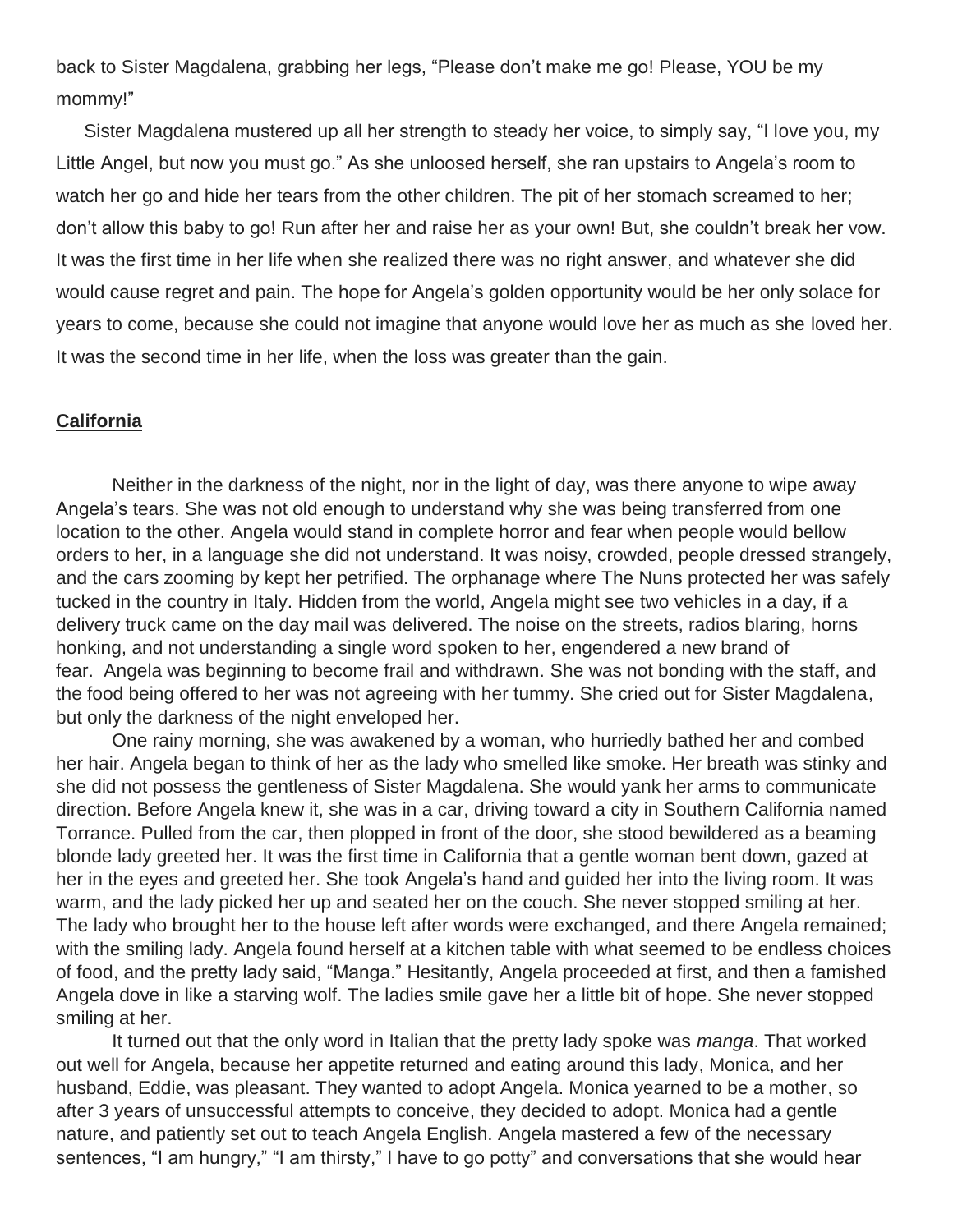would make some sense. The days were filled with walks, the park, and playtime in a beautiful pink room. But, nights were very confusing. Eddie would drink something that made him very angry. Angela would begin to shiver when he would reach for the bottle on top of the refrigerator. It would mean that, after the news, he would begin yelling at Monica. When it was too loud, Monica would take Angela to bed without her bath. She would hear loud noises and sometimes banging on the wall. Then, one day when Angela woke up, the beautiful Monica had a big black circle around her eye and bruises on her arms. She kept smiling at Angela, but at dinner time, Monica took a suitcase similar to the one Sister Magdalena had given Angela, and put it on the porch in front of the door. She taped an envelope on it as the two of them were leaving for their first dinner in a restaurant. The restaurant had pictures on the menu of pancakes and eggs. Angela chose the pancakes with the blueberries rippling down the sides. Monica smiled and taught her the word *pancake*, but she had tears coming down her cheeks during the meal. It was confusing and frightening to Angela. When they returned home, the suitcase was gone and so was the bottle on top of the refrigerator. Angela never saw Eddie again.

The year with Monica had flown by, and during that time, Angela remembered how it felt to be loved and return love. It brought back the feeling of hope. Then, one day, Monica began to cry out loud as she packed Angela's clothing in the suitcase Sister Magdalena had given her. Monica cried to her, "I love you so much, My Little Angel." Now 5 years old, Angela was even calling Monica mommy and felt safe in her room with her toys. She could hug Monica, and no one would pull her away. Angela still could not completely understand Monica's ramblings as she tried to explain that the State would not allow her to adopt Monica because she and Eddie were divorcing. Angela did understand when Monica placed her suitcase by the front door, and opened it to the stern-faced woman who smelled like smoke. Angela could see the familiar gray car behind her and the fat man who puffed away on cigarettes as they drove. Angela gazed at Monica with both an expression of betrayal and fear. As she kicked and screamed, she was dragged to the car. When a sobbing Monica closed the front door, she slammed the door on Angela's ability to trust and feel safe for the next year.

Today was yet another morning being jerked out of bed, and rushed down to the woman smelling of smoke. The Driver from downstairs, called out to her, and said, "Joan, hurry up, I don't have all day." Angela obediently followed Joan without tears and without question. It was if she were bereft of emotion. A solitary German maid quietly wept in the corner besieged by the memory of the blank looks of her family as they boarded the trains leading to the camps. The pretty little girl shouldn't possess the demeanor of a prisoner, yet she did. Little did the maid realize that the next year of the pretty little baby's life, would be the nightmare which would leave an indelible mark on her spirit.

Today the smoke filled car only represented a ride into the unknown. A veil was now shielding her heart. Expressionless, Angela followed Joan and the trail of smoke toward the door of yet another home. . A smiling, heavy set woman invited them inside. She plopped down on a huge chair that could barely accommodate her rotund legs and behind. She held a dirty rag that she repeatedly used to wipe her brow. Her breathing was labored. Following the departure of Joan, the woman, whom Joan addressed as Bel, led Angela down the hall. Bel's widespread legs created a creak in the floor, which became a sound that created dread and fear. The room was to be shared with two other children. It smelled like dirty diapers, the walls were covered with crayon markings and the beds smelled like urine. She closed her eyes and pretended that she was in her pink room again. This would not only be an introduction to filth for Angela, but the degree of neglect that would transform her innocence into a nightmarish existence denied hope.

The smile had disappeared from Bel's face moments after Joan had driven away. She announced to Angela that she was to respond only to Mrs. Cline. Angela did not understand that Bel had another name until she dragged her down the hall a few times and threw her into the room. It was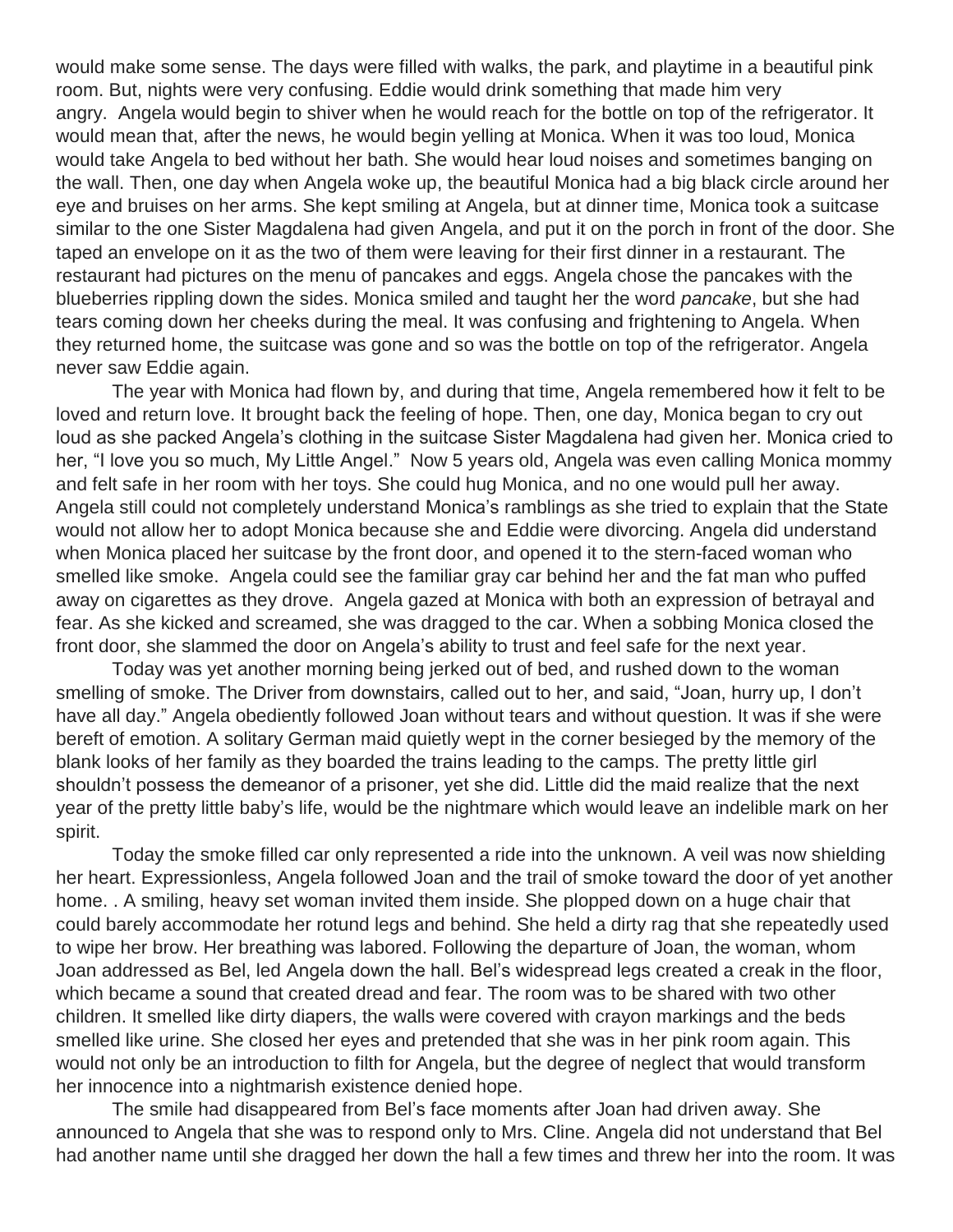the other two girls who managed to communicate that Bel HAD to be called Mrs. Cline. Meal time became a dreaded ordeal. Mrs. Cline would demand that Angela speak English and, when she couldn't, the first thing that was within reach of her fat paws would sail through the air toward Angela. If Angela was eating cereal, the bowl would be splashed in her face. When the other children were heading off to school, Angela was held behind. Bel elected to not register Angela for school. Instead, after the older children headed toward the school bus, Angela was locked out of the house. There were no lunches. Angela became a scavenger, sneaking into other people's garages and looking into trash cans for food. The little bit of weight that she managed to build up at Monica and Eddie's house began to rapidly drop off. Angela found an open garage that housed bags of raw potatoes. She would eat them due to starvation. Evening meals were another nightmare. She was given potatoes and the fat off of meat. She actually developed a taste for it. The only English that Angela managed to learn was "Help me" and "Mrs. Cline." It was by the grace of God that Bel could not tear herself away from the kitchen long enough to register Angela for school. A social worker who was doing a random check on school attendance noticed that Angela had not been registered at any of the local grammar schools. In addition, there had been a few calls from concerned neighbors. Bel was not a favorite in the neighborhood, and she was known for neglecting her foster children. For some strange reason, she held a particular disdain for her newest child. One lady began to leave a sandwich out for her in the morning, when she realized that Angela was only foraging for food and was not engaging in malicious conduct. She attempted to befriend her, but frightened, Angela ran away. Due to malnutrition and being dragged down the hall on a constant basis, Angela had bruises all over her body. She was always filthy. The abuse and neglect may have continued, had it not been for the fact that Bel neglected to register her for school.

A surprise visit from a social worker named Sharo, altered the course of Angela's life. Sharon had spoken to concerned neighbors the night before the visit, so there were Police waiting to be called into Bel's home. Sharon rang the doorbell at 11am. Bel unsuspectingly opened the door. "Yes?" she curtly offered.

"Good Morning. I am Sharon Miller, Angela Ravelli's social worker. May I step in? I need to ask you a few questions."

"This ain't a good time. Could you make an appointment for another day?"

"No, Mrs. Cline, I'm afraid that's not an option. You are receiving state funds to care for your foster children, and I have the authority to make surprise visits. I think you better let me in now."

Sharon glanced around the room in horror. It was lunch time and the cereal bowls and milk bottle remained on the table. The cereal boxes weren't closed. Even the living room reeked of urine. The stench was overwhelming, and the garbage overflowing from the trash can appeared as if it might have been last night's dinner. Roaches were crawling all over the trash, undeterred by the presence of company. Incapable of disguising her disgust, Sharon practically snarled, "Where Is Angela Ravelli?"

"She's outside playing," Bel meekly countered. She was no stranger to rage, she had to live in her own skin.

"Why isn't she in school?"

"She was not feeling well today."

"That's interesting. Then why is she outside playing? Which school is she attending?" Sharon was having difficulty masking her fury; she realized the neighbors were not exaggerating their description of this vile excuse for a human being.

"She's outside playing because the dumb kid doesn't even speak English, and I can't do a thing with her. Me and my husband thought she was retarded. You can't fool me; you already know she isn't in school. Why did you people give me a dumb kid who doesn't even speak English?"

"My husband and I," Sharon sarcastically countered.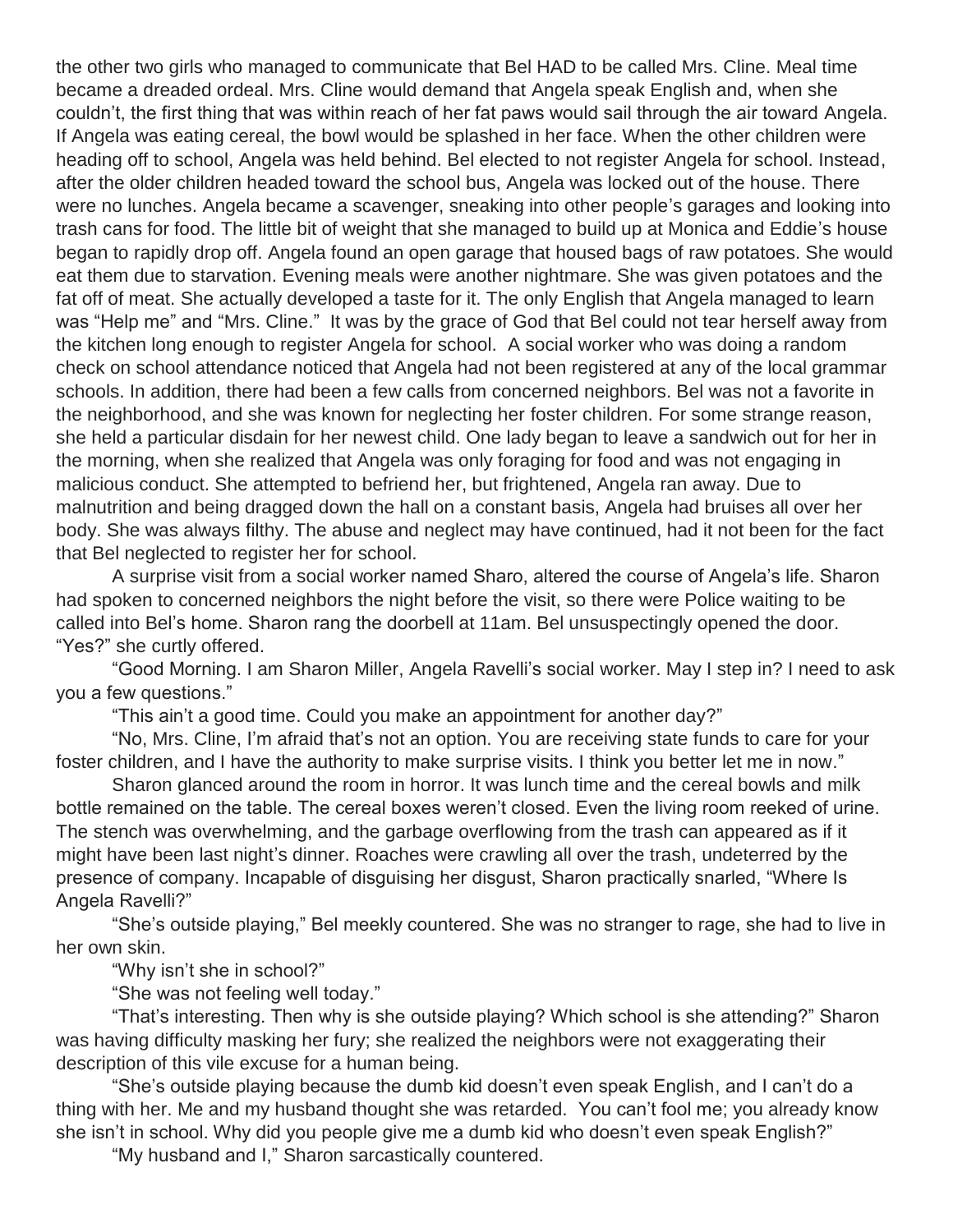"What?"

"You obviously don't know how to speak proper English. Where is Angela?" "I dunno."

"Bel, I need to see her room and the rooms of the other children." As she followed the ambling Bel to the children's room, her heart sunk. The smell was so horrific that she pulled a handkerchief from her purse to cover her nose. "Bel, which bed belongs to Angela?"

"Well, she'as taken to sleepin' on the floor. That's her pillow and blanket over there. She won't get in the bed. We just leave her be."

Sharon walked over and pulled a blanket on the bed back only to witness grimy sheets that had been repeatedly stained and not changed. "Bel, we need to go find Angela now."

When Bel and Sharon located Angela, she was hovering in the corner of the neighbor's garage, quivering with raw potatoes smeared on her face. By this time, the squad car that had been placed on alert had arrived. The officers approached with Sharon and Bel.

"Angela looked at Sharon and started crying, "Help me." Then she began to speak in Italian. One of the officers understood her. He comforted her in Italian.

"Hello, Angela. My name is Joey. We're here to help you. It's okay. This nice lady named Sharon is going to take you away. You don't have to go back to that woman's house again."

"I want my suitcase," she cried, "Sister Magdalena gave it to me." Angela had one possession to call her own, and it represented love to her.

"She says she wants her suitcase. Sister Magdalena gave it to her."

Bel blurted out, "I don't know where I put that old thing."

In unison both Joey and Sharon said, "Find it now!"

Angela looked at Joey, with pleading eyes, "I'm so hungry."

Joey's heart was breaking. She resembled a feral child with her wild hair and crouched in a corner. This little emaciated girl was so filthy, bruised from head to toe, and the 300-pound elephant didn't want to give Angela her only possession, her suitcase. Angela made two new friends. Sharon would now keep a closer eye on her and Joey would be there to be her advocate.

Angela would return to the orphanage long enough to regain her health. There would be one more foster home. Although Sharon made a sincere attempt to monitor Angela's progress, the abuse encountered during her final year of living in a foster home was not immediately visible to the naked eye.

On the morning of Angela's final transfer in foster care, Sharon accompanied her to the assigned family, along with Joan and the Driver.

"Sharon," Joan offered uncharacteristically, "I'm a little concerned about this one. She's been tossed around to a couple of homes and has learned very little English. She doesn't attempt to interact with the other children. She appears more withdrawn than when she first arrived from Italy. I don't think she's capable of handling misplacement, again."

"I agree. I will keep a closer eye on her. If you could have only seen her huddled in that corner, shivering and so very filthy, you would be experiencing the same nightmares I have. It was tragic!" Sharon looked into Angela's blank dark eyes, hoping that she might grasp some of what she was saying. "Angela, we're going to introduce you to the new family who will be caring for you until you are adopted. They have two children of their own, and you will be their only foster child."

Angela just stared at her expressionless. She had learned from the last placement that attempting to speak could turn into beatings, being dragged down the hall, or locked out of the house from morning to dinner time. She had the suitcase Sister Magdalena had given her and very little else. The orphanage provided a minimal amount of clothing. At 5 years old, she was now underweight and not developing at the normal rate.

Sharon attempted to sound happy as they approached the door of the Kirks. Mrs. Kirk opened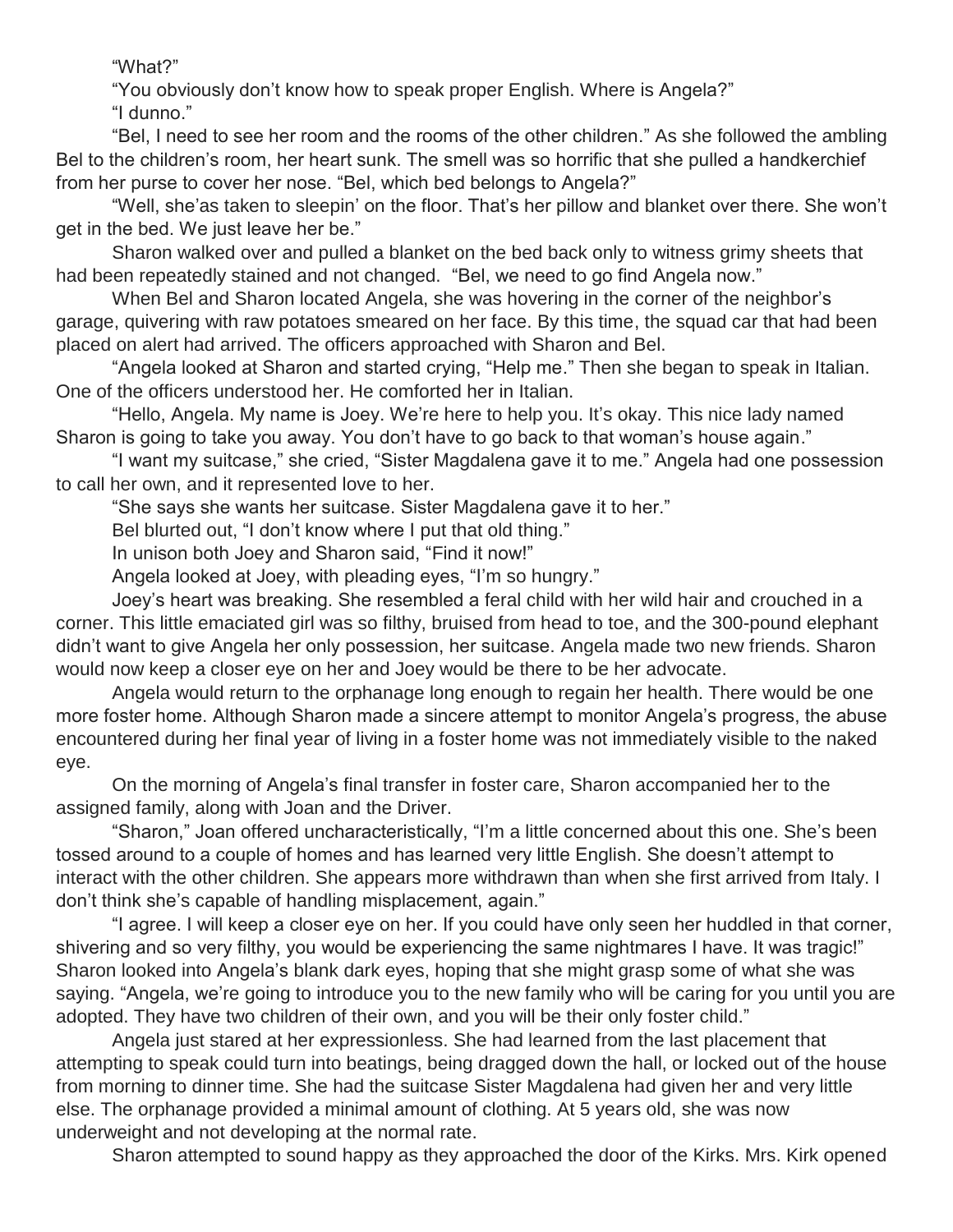the door beaming and invited them all into her home. Angela just followed, silently. After a brief introduction, Mrs. Kirk led her down the hall by grabbing Angela's hand. Opening the door to the bedroom, she excitedly explained that she would share it with her daughter, Sarah. It was pretty with a lot of dolls and a doll house. This room was pink and frilly, just like the room she had at Monica's. Her single bed had a pretty pink bed spread with flowers on it. It smelled like perfume in the room. An open window revealed a swing set and slide in the back yard. Angela was relieved. She just stared as Mrs. Kirk chattered away. Mrs. Kirk was trying to make her feel comfortable and she understood that. Like Monica, there was a lilt in her voice and a kind energy. She wore a gathered dress that exposed a rounded belly. One thing Angela would learn about Mrs. Kirk was that she loved to cook and would sample a lot of her dinner before it ever was presented on the table. Mrs. Kirk seemed to smell like cookie dough, daily. Her plump figure really bespoke of her nature. She was a loving housewife and mother who preferred caring for her children, as opposed to an education and career path. It gave her a sense of purpose to be there exclusively for her family, especially her husband. She adhered to a strict routine, which included wash days, ironing days, housework and Friday night grocery shopping. Very rarely did she deviate from the norm; change in routine was threatening to her. Her rosy cheeks and winning smile convinced Sharon and Joan that they made the best fit for Angela. She obviously loved being a nurturer, and that was exactly what Angela needed.

Sharon and Joan left relieved, feeling that this would be an appropriate placement. Even though neither of the Kirks spoke Italian, there was a language of warmth that appeared to penetrate Angela. She did not cry when they left, and while she may have not demonstrated happiness, her cautious demeanor was not alarming.

Initially, Angela, found her new home comfortable. Mrs. Kirk was so kind. She gave her beautiful clothes that no longer fit Sarah. She gently spoke to Angela, teaching her new English words. She would play with her, teaching her as they went along. Angela was finally registered for kindergarten. Not having been to a school in the past, she was mystified as to why she had to go there in the morning. At five years old, she still could not properly express herself in English. Her socialization skills were significantly underdeveloped. As a result of this inadequacy, Angela was incapable of verbalizing the behavior of Mr. Kirk at bath time to Mrs. Kirk, or anyone else.

Mr. Kirk would walk into the house after work with a smile on his face and an empty lunch box he plunked on the counter. He would lovingly hug Mrs. Kirk and kiss on her cheek as she washed dishes or prepared his dinner. At 6 foot 2 inches, he towered over the petite 5 foot 4 inch Mrs. Kirk. It was pleasing to observe their chemistry together. Strangely enough, Sarah did not appreciate the hugs and kisses. She would pull away and head down the hall to play in her room. At first, Angela did not understand why.

Johnny was a quiet boy. He, too, was not partial to all the hugging and kissing his mother cheerfully reciprocated. He, too, chose not to participate in his father's open display of affection. Johnny was either outside on his bicycle or inside his room doing his homework. He was twelve years old and serious about school. Sarah appeared more dedicated to her dolls than studying.

One Friday night during dinner, Mr. Kirk pulled a brown bottle with a cap out of the refrigerator. Then he pulled another and another. Johnny and Sarah left the table before the dessert was served. From the hall, when her father wasn't looking, Sarah signaled Angela to follow her. Angela didn't understand but complied. Sarah was 8 years old and acted as a protector to Angela. Like her mother, she attempted to teach her English, and they played dolls together. Everyone seemed nice in this house, until this night.

Later, Mr. Kirk came to their room and asked, "Have you girls taken your baths yet?" Sarah lied, "Yes, I have, Daddy," not thinking what it would mean for Angela.

Kirk said, "Come on Angela, let's go take a bath." He was teetering, like Eddie used to do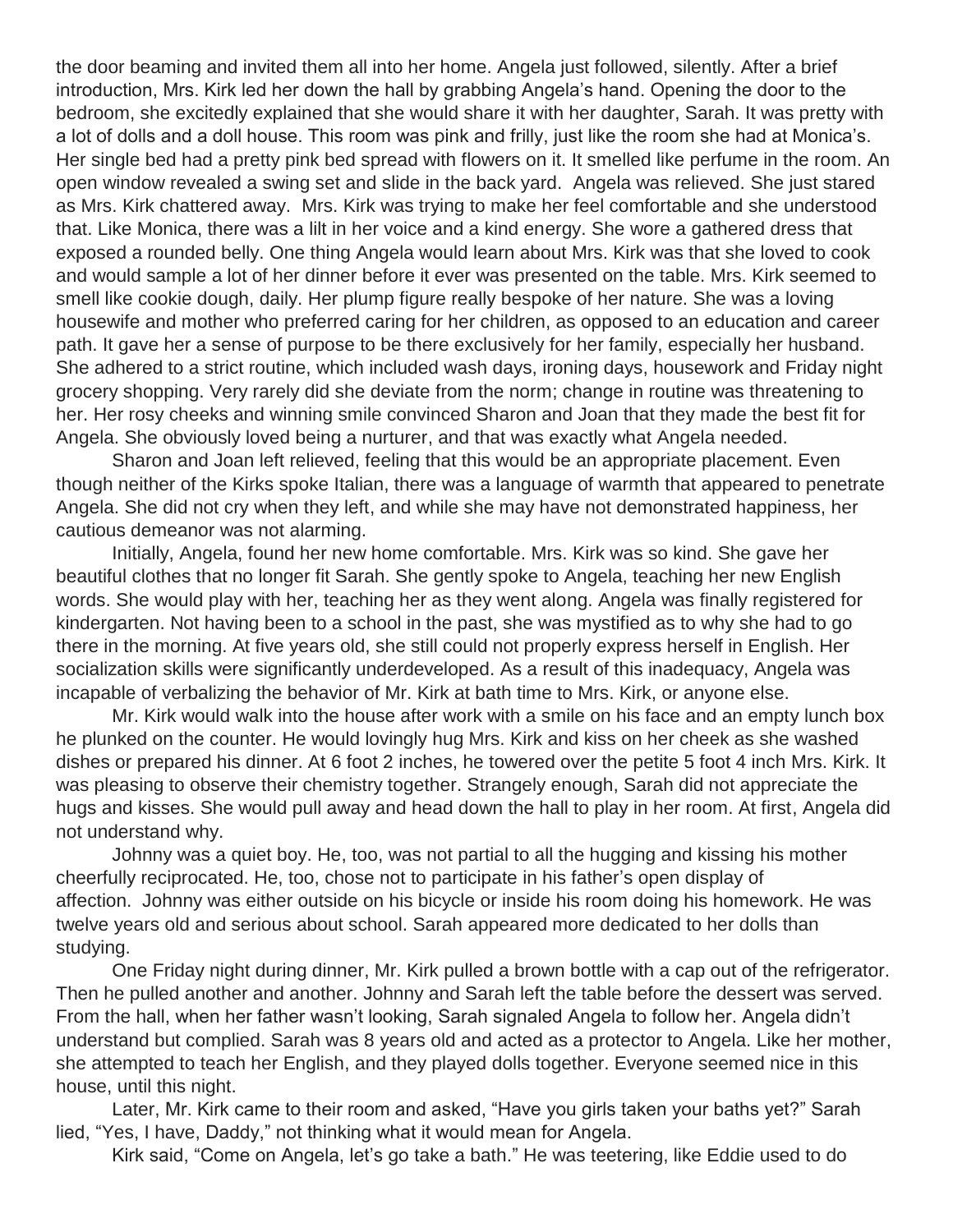before the arguing began and Monica would send her to her room. Angela followed him, like a good girl, but she felt uneasy. Was he going to hit her, like Eddie hit Monica? She knew something was wrong, but wasn't certain what it was yet. Eddie closed and locked the door. He ran the bath water and put Mr. Bubble in it. He helped her take off her clothes. She happily stepped into the warm bubble bath. Inexplicably, Mr. Kirk removed his clothes and proceeded to get into the tub with her. Angela screamed for help, but no one answered.

On Saturdays, when Mrs. Kirk would go to have her hair done, Mr. Kirk would take Angela for a ride on his motorcycle. They would ride to Grandma Kirk's house. She was a lovely old lady who would give Angela freshly baked chocolate chip cookies. Grandma Kirk was hard of hearing, and apparently never became suspicious of her son's desire to give Angela a bath at his mother's house.

She would give Angela a puzzled look when she came downstairs following their bathroom routine. "Why are you crying Sweet Pea?"

Angela would just look at her son and cry more. The little bit of English she could speak at this point, did not include, "Your son is raping me."

A concerned teacher began to notice the behavior change in Angela. One day, she kicked a little boy in the testicles. When Mrs. Kirk came to pick Angela up, Mrs. Kennedy expressed her concern.

"Mrs. Kirk, I am a little alarmed at Angela's behavior lately. She has suddenly become aggressive with the other children, especially the boys. She actually kicked Tommy in the testicles today, and we had to send him to the nurse's office."

Mrs. Kirk's demeanor suddenly changed. She appeared rattled. "Well, you know, Mrs. Kennedy, Angela is our foster child. The good Lord only knows how those other families have treated her. I'll have a talk with her when we get home." Mrs. Kennedy thought it quite odd that the composed Mrs. Kirk was presenting so frantically. Then she remembered, her daughter Sarah had been known to exhibit similar behavior. Mrs. Kennedy decided to locate Angela's social worker and give her a call.

Within three days Sharon knocked at the Kirks' door, during their Friday dinner hour. Mr. Kirk had already inhaled a few beers and Mrs. Kirk was preparing for her Friday outing at the grocery store.

"May I come in, Mrs. Kirk?" requested Sharon.

"Of course, of course. We are just cleaning up the dinner dishes and I will be off to the grocery store. You remember Mr. Kirk?"

"Yes I do. Good evening." Without waiting for his response, Sharon directed her gaze at Mrs. Kirk. "Where's Angela?"

"She's playing in her room with Sarah, I'll go get her." As she walked down the hall, Mrs. Kirk called to Angela, "Miss Sharon is here to see you Angela." Angela looked at her with pleading eyes, but said nothing. She looked at Eddie with the brown bottle in his hand, and his head slightly swaying from left to right. She knew where this was leading.

"Let's go have an ice cream, Sweetie." Angela meekly nodded yes. As they drove down the street, Angela began to cry hysterically saying, "He's hurting me," as she pointed at her private parts. "Help me!"

Angela was inconsolable. She knew Sharon would help her, and if she didn't speak up now, there would be another bath with Mr. Kirk tonight.

Sharon looked at her and did everything she could to stop herself from crying. She simply stated, "You're leaving the Kirks tonight."

It wasn't easy watching Mrs. Kirk and Sarah cry and wave as they waved goodbye from the porch, but Angela felt protected by Sharon. It was better to leave with Sharon than go back to the Kirk's bathroom. Angela no longer possessed hope for love, nor trust in the male adults around her.

Then the day came when Angela's life would take on new meaning. Sharon came early on a